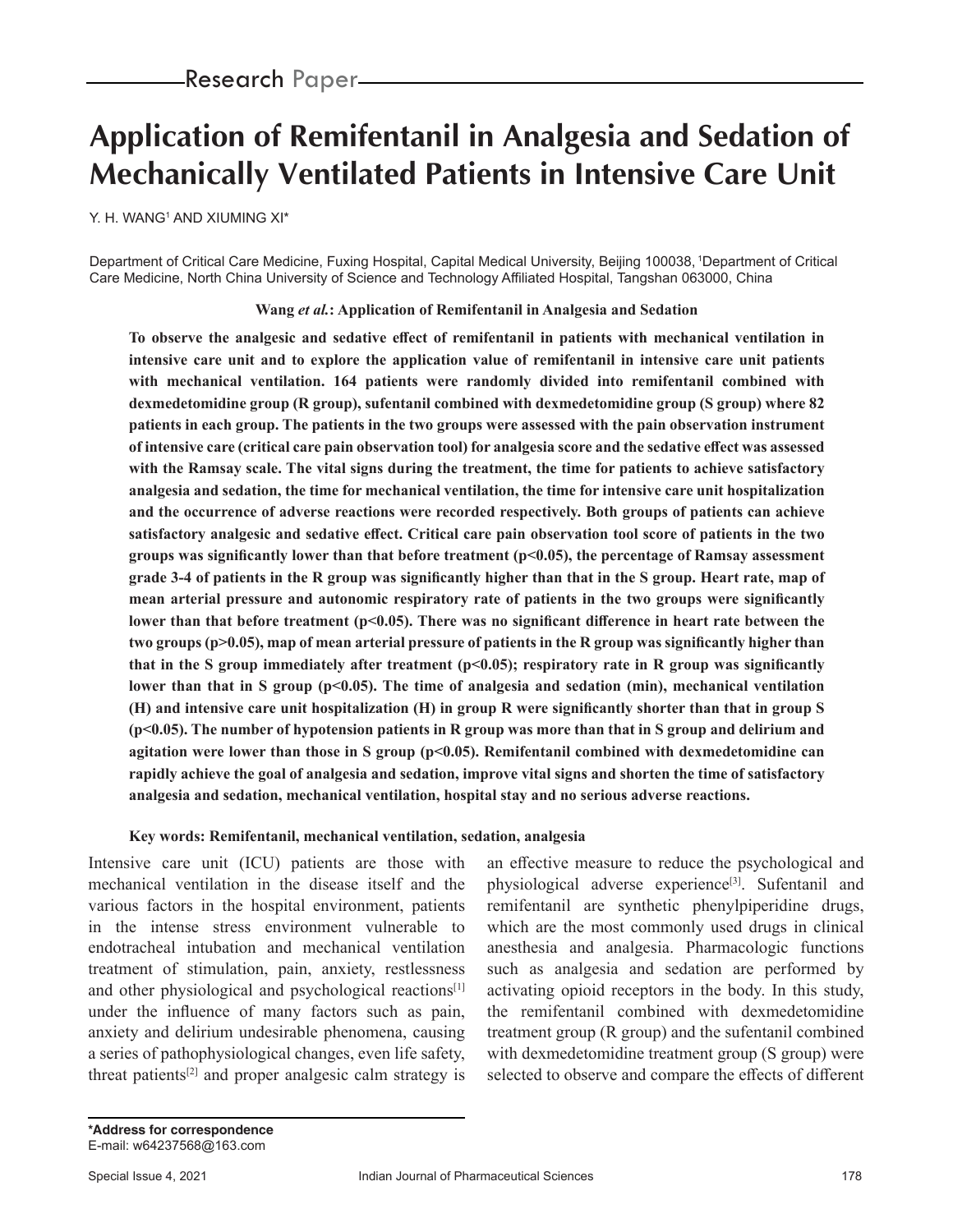analgesics on the treatment, so as to explore the best treatment scheme for critical patients with mechanical ventilation.

# **MATERIALS AND METHODS**

# **General information:**

A total of 164 patients with mechanical ventilation in ICU admitted to our hospital from March 2019 to December 2019 were selected, including 81 males and 83 females of age: 18~65 y old, average age: 48.25±9.76 y old, weight: 50~81 kg, average weight: 61.22±5.83 kg were randomly divided into remifentanil combined with dexmedetomidine treatment group (R group) and sufentanil combined with dexmedetomidine treatment group (S group). There were 82 patients in each group. There was no statistically significant difference in gender, age, weight and other general information between the two groups  $(p>0.05)$ , indicating comparability (Table 1).

**TABLE 1: COMPARISON OF TEST RESULTS IN EACH GROUP**

| Project                                 | R group $(n=82)$ | S group $(n=82)$ |
|-----------------------------------------|------------------|------------------|
| Weight (x±s, kg)                        | $59.8 + 5.6$     | $60.9{\pm}5.1$   |
| Age $(x \pm s)$                         | $47.6 \pm 9.9$   | $50.0+7.1$       |
| Gender (n)                              |                  |                  |
| Men                                     | 40               | 41               |
| Women                                   | 42               | 41               |
| <b>APACHE II score</b><br>(x±s, points) | $13.6 + 6.1$     | $2.6 + 7.3$      |

# **Inclusion and exclusion criteria:**

Inclusion criteria-Patients in the respiratory failure state; increased partial pressure of carbon dioxide; hemodynamic stability, no vasoactive drugs were used; the acute physiology and chronic health evaluation II (APACHE II) score of all patients in the group were more than 10 points; the informed consent was signed and the study was approved by the hospital ethics committee.

Exclusion criteria-Those who do not meet the diagnostic criteria for respiratory failure; patients with severe hemodynamic instability or severe hepatic and renal insufficiency; the duration of analgesia and sedation is less than 48 h and continuous blood purification treatment is given during the treatment; atrioventricular block; coma; patients with acute delayed paralysis or receiving muscle relaxant; persons suffering from mental illness; patients with consciousness disorder; patients with craniocerebral injury; allergic or contraindicated to remifentanil, sufentanil, dexmedetomidine; pregnant and lactating women.

# **Treatment:**

Both groups of patients were active in primary and symptomatic treatment and follow the analgesic sedation treatment program. R group: remifentanil injection (specification: 2 mg/dose; After 1 h of load, use the micro injection pump 0.05 h/(kg/ min) continuous intravenous infusion, every 5 min interval using the ICU pain observation tool method (critical care pain observation tool (CPOT)) to assess the analgesic effect, with CPOT $\leq$  2 as the target. If CPOT≥2 min, the dynamic adjustment of remifentanil dosage at the speed of 0.5  $g/(kg/h)$ . Use in group S: sufentanil citrate injection (specification: 2 ml: 100 g; Yichang Renfu Pharmaceutical co., Ltd.), after 0.2 kg of load, the micro injection pump was used to provide  $0.01$  g/(kg/h) continuous intravenous infusion and the infusion speed of sufentanil was adjusted every 5 min according to the clinical observation of patients reactions, until CPOT<2 min. All enrolled patients were given dexmedetomidine hydrochloride injection on the basis of analgesia (specification: 2 ml: 200 g; Jiangsu Hengrui pharmaceutical co., Ltd.) sedation treatment: 1 µg/kg intravenous infusion slowly with infusion time over 10 min, use a micro injection pump 1 g/(kg/h) continuous intravenous infusion with interval of 5 min. Adjust the maintenance dose according to the standard Ramsay score of 3~4 points, increasing or decreasing at 1 g/kg/min until the ideal condition. Heart rate (HR), respiratory rate (RR) and mean arterial pressure (MAP) were monitored with multifunctional monitors. Both groups used the same offline indications, including daily arousal, a Ramsay score of 3-4 and were able to extract tracheal tubes through 2 h independent breathing screening.

# **Observation indicators:**

In this study, the patients were evaluated and the drug dosage was adjusted according to the evaluation results until the satisfactory analgesic and sedative effects were achieved. Analgesia score: pain observation tool (COPT) was used for severe patients. Analgesia target: COPT score<3. The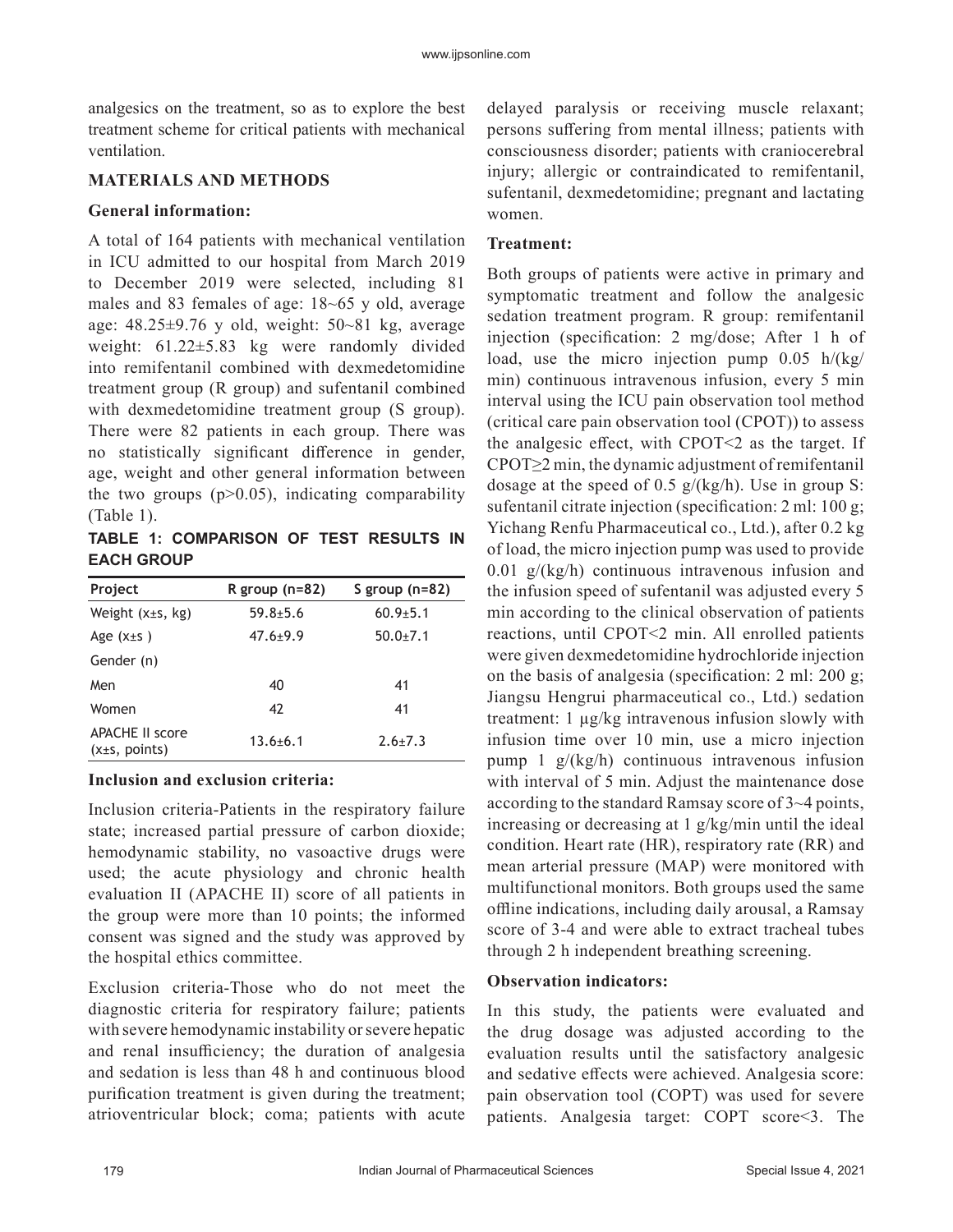sedation score was assessed by the Ramsay sedation scale<sup>[4]</sup>. Level 2: patient cooperation, sober and quiet; level 3: the patient only responds to instructions; level 4: the patient falls asleep and responds quickly to eyebrow tapping; level 5: the patient fell asleep and had a slow response to eyebrow tapping; level 6: the patient is in a state of deep sleep or anesthesia. The ideal sedation depth for mechanically ventilated patients is grade 3-4. In the treatment process, the higher the percentage of Ramsay rating at level 3-4, the better the sedative effect<sup>[5,6]</sup>. The incidence of delirium was recorded using the ICU fuzzy assessment of consciousness (confusion assessment method for the ICU (CAM-ICU)) and the occurrence of hypotension, delirium, bradycardia and other adverse reactions were observed and recorded. All patients in the group were recorded for physiological indexes and at the same time observe and record the two groups of patients with drug use and satisfied sedation analgesia after 0 h, 4 h, 8 h, 16 h, 24 h CPOT grade, Ramsay, MAP, HR, spontaneous breathing frequency, satisfactory sedation analgesia time, mechanical ventilation, ICU length of hospital stay, adverse reactions, etc., and analyze the data.

## **Statistical analysis:**

Statistical package for the social sciences (SPSS) 17.0 statistical software was used. The measurement data were represented by  $(\bar{x} \pm s)$ . The analysis of variance (ANOVA) of two factor repeated measurement was used for inter group comparison and the ANOVA of single factor repeated measurement was used for intra group comparison. The enumeration data were expressed as n or % and the  $\chi^2$  test or Fisher test were used for comparison between groups.  $p<0.05$  was considered statistically significant.

#### **RESULTS AND DISCUSSION**

There was no statistically significant difference in CPOT score between the two groups before medication ( $p$  $>$ 0.05). After drug administration, the CPOT score of both groups decreased  $(p<0.05)$  and the analgesia target was achieved. There was no statistically significant difference between the two groups at each time point  $(p>0.05)$  (Table 2).

There was no statistically significant difference in Ramsay score between the two groups before medication ( $p>0.05$ ). Through drug administration, both groups could achieve the goal of analgesia and there was no statistically significant difference between the two groups before, immediately after, 16 h and 24 h of medication (p>0.05). The difference between the two groups was statistically significant  $(p<0.05)$ . Compared with group S, the percentage of patients in group R with Ramsay assessment level 3-4 was significantly higher (Table 3).

The physiological indexes selected in this study were HR, MAP and RR before and after medication. HR, MAP and RR in the two groups were significantly reduced after medication compared with before medication, with statistically significant differences  $(p<0.05)$ . There was no significant difference in HR between the two groups (p>0.05) (Table 4). The immediate MAP in group R decreased significantly compared with group S and the difference was statistically significant ( $p$ <0.05). The MAP difference at other time points was not statistically significant  $(p>0.05)$ . The spontaneous breathing rate of R group at each time point was significantly lower than that of S group ( $p<0.05$ ) (Table 5 and Table 6).

Other hospitalization indexes selected in this study were satisfactory with analgesic and sedative time, mechanical ventilation and length of stay in ICU. Compared with group S, group R patients achieved satisfactory analgesia and sedation time, average mechanical ventilation time and average ICU hospitalization time were shorter, the differences were statistically significant  $(p<0.05)$ , as shown in Table 7.

In comparison with the occurrence of adverse reactions in the two groups, the number of cases of hypotension in group R was significantly higher than that in group S ( $p<0.05$ ). The number of cases of delirium in group S was higher than that in group R (but p>0.05). The number of cases of restlessness in group S was higher than that in group R (but p>0.05) as shown in Table 8. Muscle stiffness and hypersedation were not observed in either group.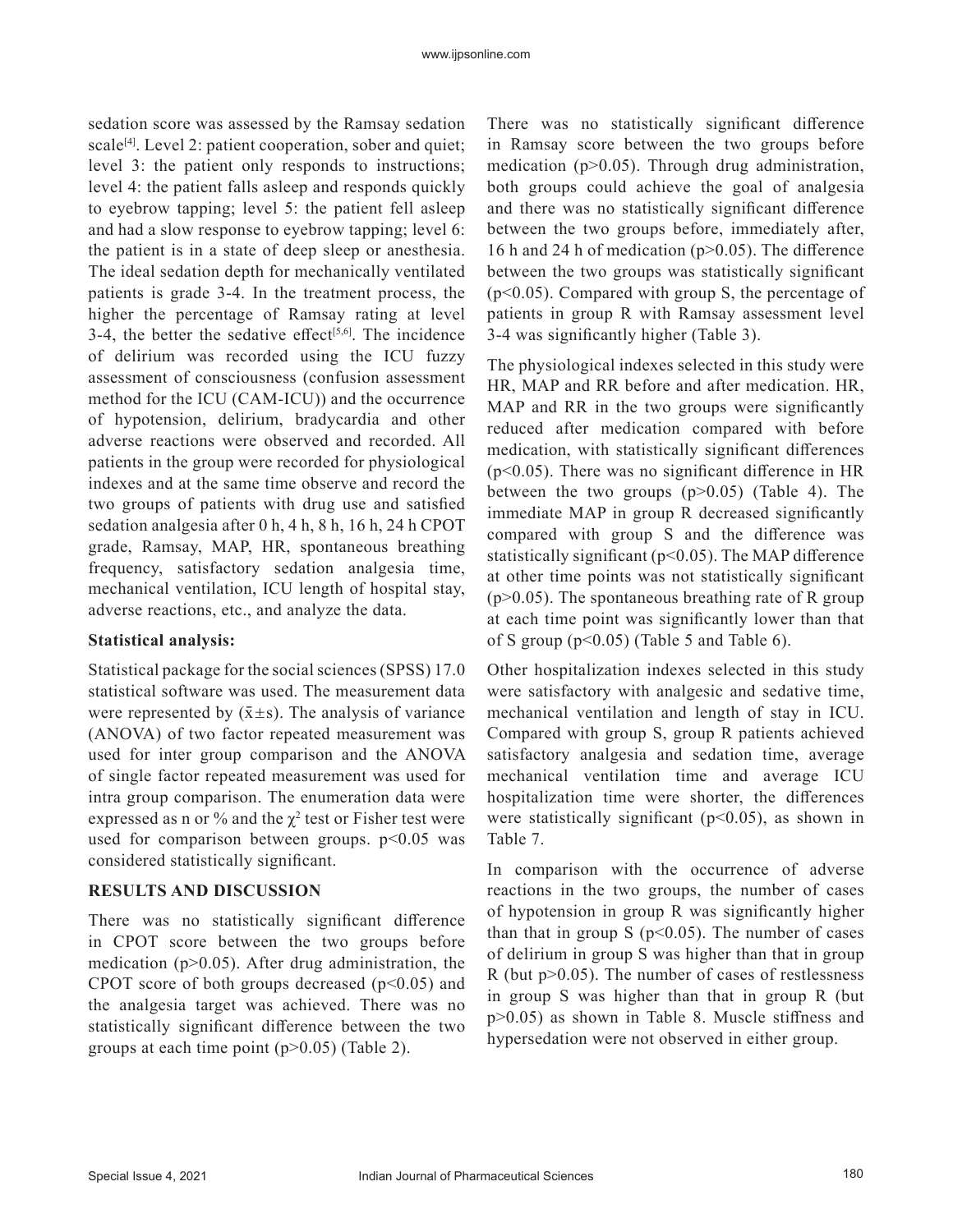| Group   | N  | <b>Before</b><br>medication | Immediately    | After 4 h       | After 8 h    | After 16 h      | After 24 h      |
|---------|----|-----------------------------|----------------|-----------------|--------------|-----------------|-----------------|
| R group | 82 | $4.2 \pm 2.2$               | $1.7 \pm 0.3*$ | $1.6 \pm 0.6^*$ | $1.4\pm0.5*$ | $1.3 \pm 0.6^*$ | $1.2 \pm 0.5^*$ |
| S group | 82 | $4.6 \pm 2.3$               | $1.8 + 0.5*$   | $1.7 \pm 0.6^*$ | $1.5+0.4*$   | $1.4 + 0.5^*$   | $1.3 \pm 0.4*$  |
| t       |    | 0.47                        | 0.60           | 0.42            | 0.65         | 0.51            | 0.61            |
| p       |    | >0.05                       | >0.05          | >0.05           | >0.05        | >0.05           | >0.05           |

## **TABLE 2: COMPARISON OF COPT ANALGESIA SCORES BETWEEN THE TWO GROUPS AT DIFFERENT TIME PERIODS (x̄s)**

Note: Compared with the group before medication, \*p<0.05

## **TABLE 3: COMPARISON OF RAMSAY SEDATION SCORES BETWEEN THE TWO GROUPS AT DIFFERENT TIME PERIODS (x̄s)**

| Group   | N  | <b>Before</b><br>medication | <b>Immediately</b> | After 4 h       | After 8 h    | After 16 h      | After 24 h     |
|---------|----|-----------------------------|--------------------|-----------------|--------------|-----------------|----------------|
| R group | 82 | $4.2 \pm 2.2$               | $1.7 \pm 0.3^*$    | $1.6 + 0.6*$    | $1.4\pm0.5*$ | $1.3 \pm 0.6^*$ | $1.2 + 0.5*$   |
| S group | 82 | $4.6 \pm 2.3$               | $1.8 + 0.5*$       | $1.7 \pm 0.6^*$ | $1.5+0.4*$   | $1.4 \pm 0.5^*$ | $1.3 \pm 0.4*$ |
|         |    | 0.47                        | 0.60               | 0.42            | 0.65         | 0.51            | 0.61           |
| p       |    | >0.05                       | >0.05              | >0.05           | >0.05        | >0.05           | >0.05          |

## **TABLE 4: HR (BEATS/MIN) AT EACH MEDICATION TIME POINT OF THE TWO GROUPS**

| Group   | N  | <b>Before</b><br>medication | Immediately       | After 4 h         | After 8 h         | After 16 h       | After 24 h        |
|---------|----|-----------------------------|-------------------|-------------------|-------------------|------------------|-------------------|
| R group | 82 | $109.5 \pm 29.7$            | $86.4 \pm 21.9^*$ | $85.2 \pm 28.2^*$ | $86.5 \pm 23.6^*$ | $90.5 \pm 8.9^*$ | $89.3 \pm 15.6^*$ |
| S group | 82 | $111.3 \pm 31.0$            | $87.7 \pm 19.3^*$ | $89.4 \pm 9.2^*$  | $88.3 \pm 10.5^*$ | $86.5 \pm 15.3*$ | $90.1 \pm 29.1^*$ |
| t       |    | 0.16                        | 0.18              | 0.52              | 0.30              | 0.83             | 0.11              |
| p       |    | >0.05                       | >0.05             | >0.05             | >0.05             | >0.05            | >0.05             |

Note: Compared with the group before medication, \*p<0.05

### **TABLE 5: MAP AT EACH MEDICATION TIME POINT IN THE TWO GROUPS (mmHg)**

| Group   | N  | <b>Before</b><br>medication | Immediately      | After 4 h        | After 8 h       | After 16 h       | After 24 h       |
|---------|----|-----------------------------|------------------|------------------|-----------------|------------------|------------------|
| R group | 82 | $86.6 \pm 18.5$             | $69.6 \pm 5.9^*$ | $71.5 \pm 6.3*$  | $70.5 \pm 7.0*$ | $71.5 + 4.5*$    | $74.3 \pm 6.6^*$ |
| S group | 82 | $84.3 \pm 12.5$             | $76.4 \pm 8.1*$  | $74.5 \pm 7.6^*$ | $75.2 + 6.5*$   | $75.6 \pm 7.5^*$ | $77.1 \pm 7.3*$  |
| t       |    | 0.41                        | 2.55             | 1.16             | 1.86            | 1.72             | 1.25             |
| p       |    | >0.05                       | < 0.05           | >0.05            | >0.05           | >0.05            | >0.05            |

Note: Compared with the group before medication, \*p<0.05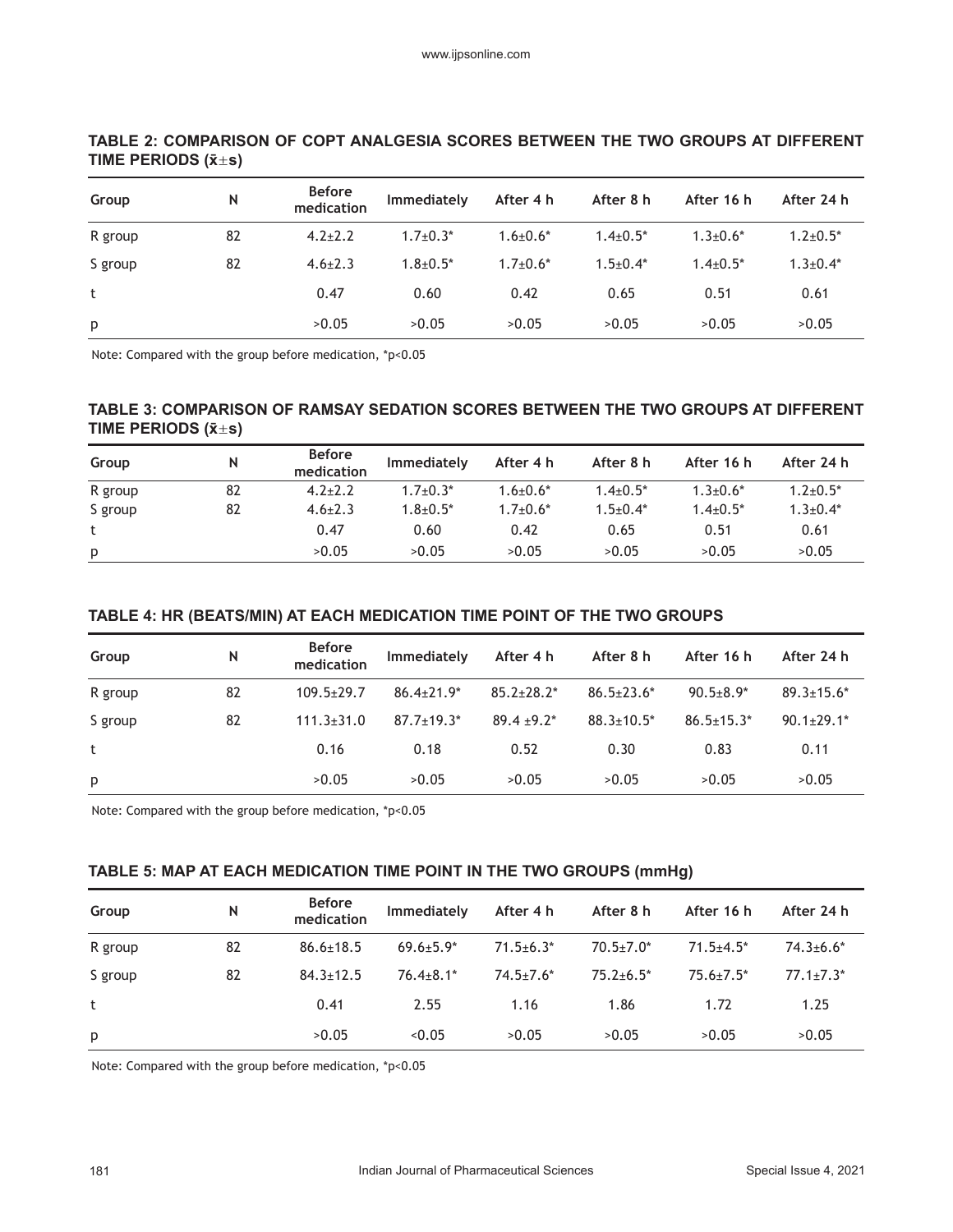| Group   | N  | <b>Before</b><br>medication | Immediately     | After 4 h        | After 8 h        | After 16 h      | After 24 h      |
|---------|----|-----------------------------|-----------------|------------------|------------------|-----------------|-----------------|
| R group | 82 | $14.5 + 4.1$                | $8.3 \pm 2.5^*$ | $7.7 + 3.1*$     | $6.9+2.2*$       | $7.0 \pm 2.8^*$ | $6.3 \pm 2.1^*$ |
| S group | 82 | $15.3 \pm 3.7$              | $11.8 + 4.5*$   | $10.6 \pm 3.6^*$ | $10.1 \pm 2.7^*$ | $10.6 \pm 2.9*$ | $8.9 \pm 2.8^*$ |
| t       |    | 0.56                        | 2.59            | 2.45             | 3.46             | 3.46            | 2.81            |
| p       |    | >0.05                       | < 0.05          | < 0.05           | < 0.05           | < 0.05          | < 0.05          |

#### **TABLE 6: SPONTANEOUS BREATHING RATE (TIMES/MIN) AT EACH MEDICATION TIME POINT IN THE TWO GROUPS**

Note: Compared with the group before medication, \*p<0.05

### **TABLE 7: SATISFACTORY SEDATION AND ANALGESIA TIME, MECHANICAL VENTILATION TIME AND LENGTH OF STAY IN ICU**

| Group   | N  | Satisfactory sedation and analgesia (min) | Mechanical ventilation (H) | ICU(H)           |
|---------|----|-------------------------------------------|----------------------------|------------------|
| R group | 82 | $5.2 \pm 1.5$                             | $73.5 \pm 26.7$            | $138.2 \pm 35.6$ |
| S group | 82 | $17.8 \pm 3.6$                            | $94.9 \pm 37.3$            | $168.3 \pm 41.1$ |
| t       |    | 12.86                                     | 2.05                       | 2.01             |
| p       |    | < 0.05                                    | < 0.05                     | < 0.05           |

#### **TABLE 8: COMPARISON OF ADVERSE REACTIONS BETWEEN THE TWO GROUPS [n (%)]**

| Group   | N  | Low blood pressure | <b>Delirium</b> | Restlessness |
|---------|----|--------------------|-----------------|--------------|
| R group | 82 | 3(3.66)            | 3(3.66)         | 1(1.22)      |
| S group | 82 | 1(1.22)            | 5(6.10)         | 5(6.10)      |

Analgesics and sedatives are essential for relieving anxiety and pain in mechanically ventilated patients. The guidelines for the management of pain, agitation and delirium in adult ICU patients in the United States suggest analgesic priority sedation strategies, reaffirm the importance of analgesic treatment in the ICU and recommend intravenous opioids as a first line option for the treatment of non-neurotic pain in critically ill patients<sup>[7-10]</sup>. As a new member of the fentanyl family, remifentanil has a short halflife, belongs to a powerful opioid analgesic and has many advantages such as fast onset, short duration of action, rapid recovery, no accumulative effect and easy control of anesthesia depth<sup>[11,12]</sup>.

In this study, the analgesic and sedative effects of remifentanil and sufentanil combined with dexmedetomidine on patients with mechanical ventilation were discussed. Data analysis showed that both groups achieved good analgesic and sedative effects, but group R had better sedative effect, so the sedative effect of group R was better than group S. The physiological indexes of HR, MAP and RR in the two groups were significantly reduced after administration and the indexes of MAP and RR in the R group were better than those in the S group. The satisfactory analgesic and sedative time (min), mechanical ventilation time (h) and ICU hospitalization time (h) of group R were also better than group S. Adverse reactions occurred in both groups.

To sum up in the ICU mechanical ventilation in patients with fentanyl analgesia based sedative treatment, can quickly achieve the purpose of soothing calm, improve the patient's physiological indexes, shorter reach satisfactory analgesia in patients with calm, mechanical ventilation time and ICU length of hospital stay, for the application of mechanical ventilation in patients with analgesic calm strategy, provide certain research value.

#### **Conflicts of interest:**

The authors declared no conflict of interest.